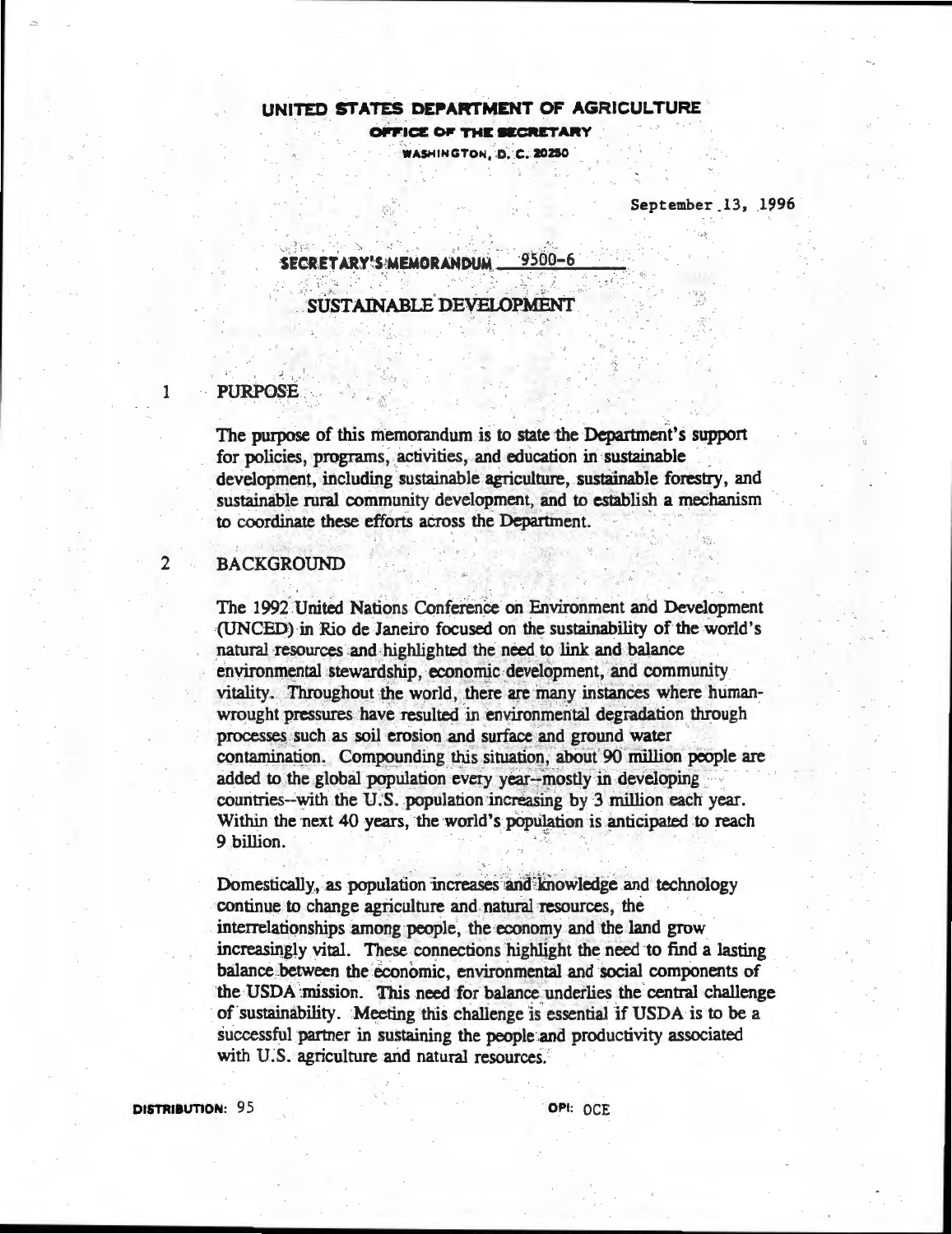In 1993, the President's Council on Sustainable Development (PCSD) began working to craft a national sustainability strategy for the United States. The definition of sustainable development in the report of the 1987 United Nation's World Commission on Environment and Development ("Our Common Future," commonly called the Brundtland Report) was adopted as the starting point: "Development that meets the needs of the present without compromising the ability of future generations to meet their own needs." The March 1996 PCSD report. "Sustainable America--A New Consensus for Prosperity, Opportunity, and a Healthy Environment for the Future," includes recommendations for USDA to enhance its role, individually and in partnership with others, in sustaining the productivity and quality of agricultural and natural resource goods and services, the natural resource base and ecological systems, and the economic and social vitality of rural communities.

In addition, a Sustainable Agriculture Working Group, established in August 1995 to identify barriers and opportunities in USDA to achieving sustainable agriculture, recommended a USDA-wide statement of commitment to sustainability concepts and establishment of a coordinating mechanism, such as a council, to facilitate implementation of USDA efforts in sustainable development.

# **POLICY**

3

USDA is committed to working toward the economic, environmental, and social sustainability of diverse food, fiber, agriculture, forest, and range systems. USDA will balance goals of improved production and profitability, stewardship of the natural resource base and ecological systems, and enhancement of the vitality of rural communities. USDA will integrate these goals into its policies and programs, particularly through interagency collaboration, partnerships and outreach.

### **ACTIONS ORDERED**

Director of Sustainable Development

The position of Director of Sustainable Development is hereby established in the Office of the Chief Economist. The Director will report to the Chief Economist and will lead and coordinate cross-mission area work in sustainable development and represent the Department in both domestic and international arenas on issues relating to sustainable development.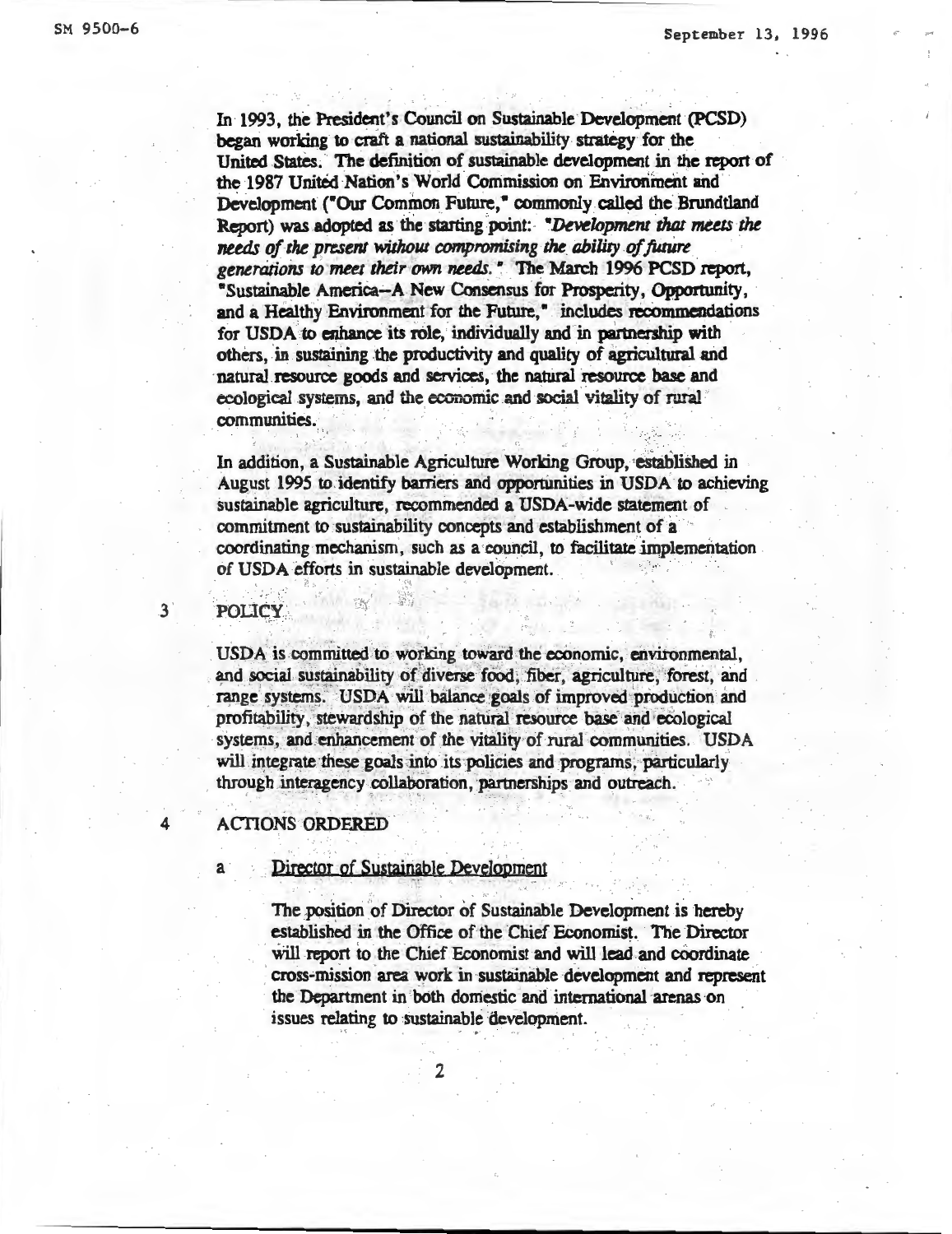b

## **USDA Council on Sustainable Development**

There is hereby established within the Department a USDA Council on Sustainable Development. The Council will be chaired by the Director of Sustainable Development. The Under Secretaries for Farm and Foreign Agricultural Services; Natural Resources and Environment; Research, Education, and Economics: Food, Nutrition and Consumer Services; and Rural Development, and the Assistant Secretaries for Marketing and Regulatory Programs, and Administration shall each appoint one member to serve on the Council. In addition, Administrators of the Agricultural Research Service, Agricultural Marketing Service, Cooperative State Research, Education and Extension Service, Economic Research Service, Farm Service Agency, Rural Business-Cooperative Service, Rural Housing Service, Rural Utilities Service, Director of the National Agricultural Library; and the Chiefs of the Forest Service and the Natural Resources Conservation Service, shall also each appoint a member to serve on the Council. Other agencies, as interested and appropriate, can also serve on the Council. The Council will meet at least four times each year, at the call of the Chair.

The Council will be the forum for policy and programdevelopment, implementation, and evaluation on issues relating to sustainable development, and will provide the framework and mechanism needed for integration across mission areas and program activities, such as research, management, technical assistance, education, and grant and loan delivery.

Responsibilities of USDA Officials<sup>2</sup>

The philosophy, concepts and principles of sustainable development, involving the balancing of environmental quality, economic development, and the vitality of rural communities. shall be incorporated, as appropriate, into all appropriate Department regulations, policies, and programs, including strategic planning documents, work plans, and performance appraisals. Each agency head shall implement the programs for which the agency head is responsible in ways that are consistent with this policy on sustainable development. Activities involving more than one agency shall be coordinated through the USDA Council on Sustainable Development and the Department's Director of Sustainable Development.